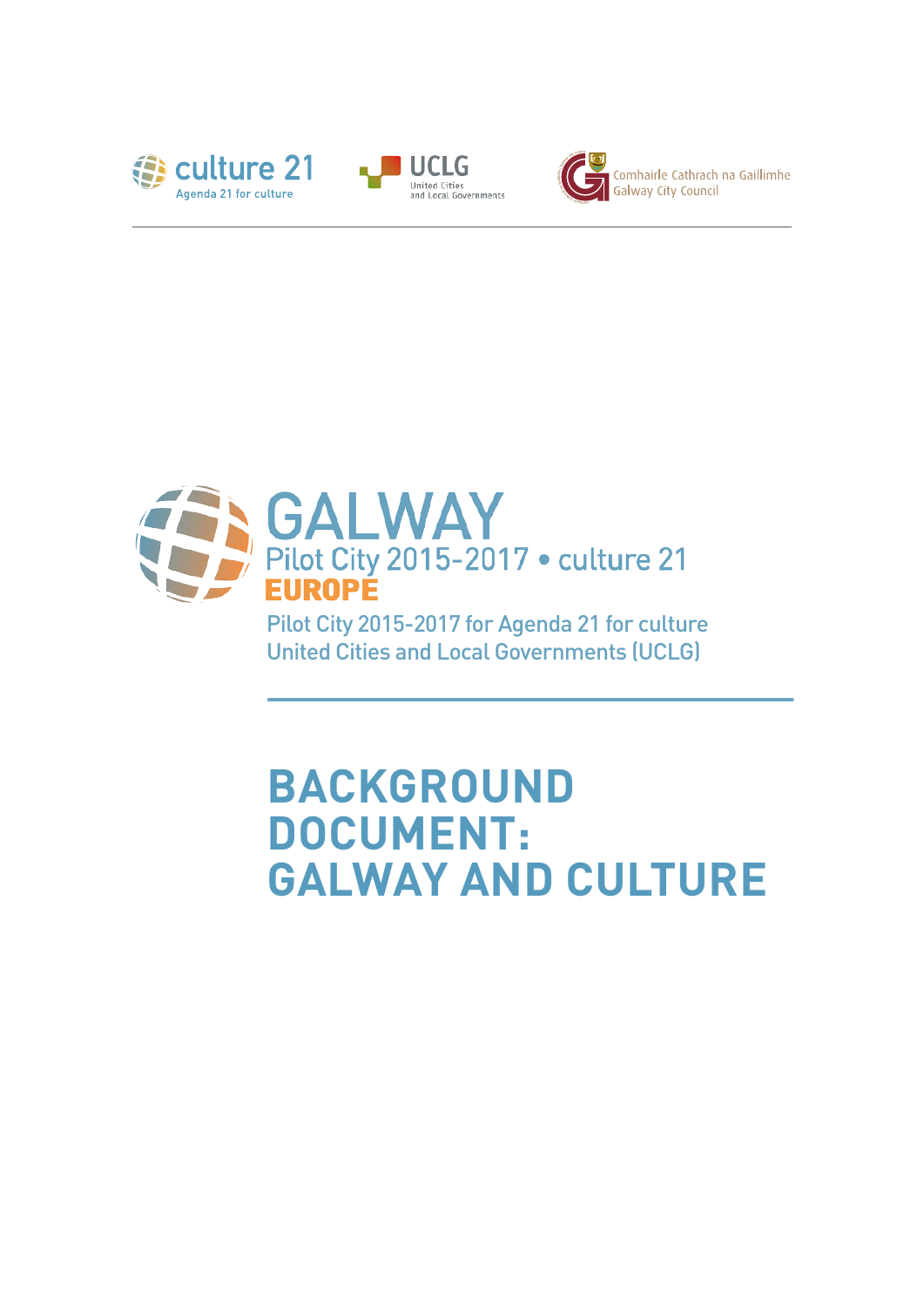## **CITY DESCRIPTION**

### POPULATION AND **TERRITORY**

The City of Galway is situated in the West of Ireland, in the province of Connacht. It lies on the River Corrib between Lough Corrib and Galway Bay and it is surrounded by the County of Galway. It is the fourth most populous urban area in the Republic of Ireland and the sixth most populous city in the island of Ireland. Galway has had the title of fastest growing city in Europe.In the 2011 census, it consisted of 75,529 people (175,127 in Galway County).

### CULTURAL HERITAGE

The name of the city comes from the river Gaillimh (River Corrib) that formed the western boundary of the earliest settlement, which was called Dún Bhun na Gaillimhe ("Fort at the mouth of the Gaillimh"). The word Gaillimh means "stony" as in "stony river" (the mythical and alternative derivations are given in the subsection 'History). Historically, the name was anglicised as Galliv, which is closer to the Irish pronunciation than its name in Latin, Galvia.Galway is perched on the edge of the Atlantic, surrounded by beauty – the unique Karst limestone landscape of the Burren to the south, the iconic Connemara landscape - coast, bogland and mountain to the north and the celebrated Galway Bay, guarded by the prehistoric stone forts, holy wells and oratories of the Aran islands, to the west and Inis Bofin further north. To the east lies arable land and a network of lakes and rivers, great houses, castles and large estates, thatched houses, vernacular buildings and a rich ecclesiastical heritage.

Throughout its history, from the earliest tool makers of the Mesolithic period through its hey day as the west coast's most important medieval and post-medieval centre of trade and ambition, and on to its current status of cultural capital of the west coast



- its fortunes have ebbed and flowed. For nearly ten millennia Galway was primarily accessed through the super highway that is the Atlantic – a route that could carry people, goods and vessels anywhere in the world – and through the Corrib and Shannon rivers, Lough Derg and the lakelands. The city and county developed a unique cultural pattern of life, a response to the confluence of place, that translated into a wide variety of archaeological monuments, vernacular buildings, richly patterned and coloured textiles and costumes, traditional crafts and vernacular buildings.

Up from this, grew a singular cultural identity that inspired hundreds of artists, writers, poets, historians, folklorists, traditional musicians, singers etc.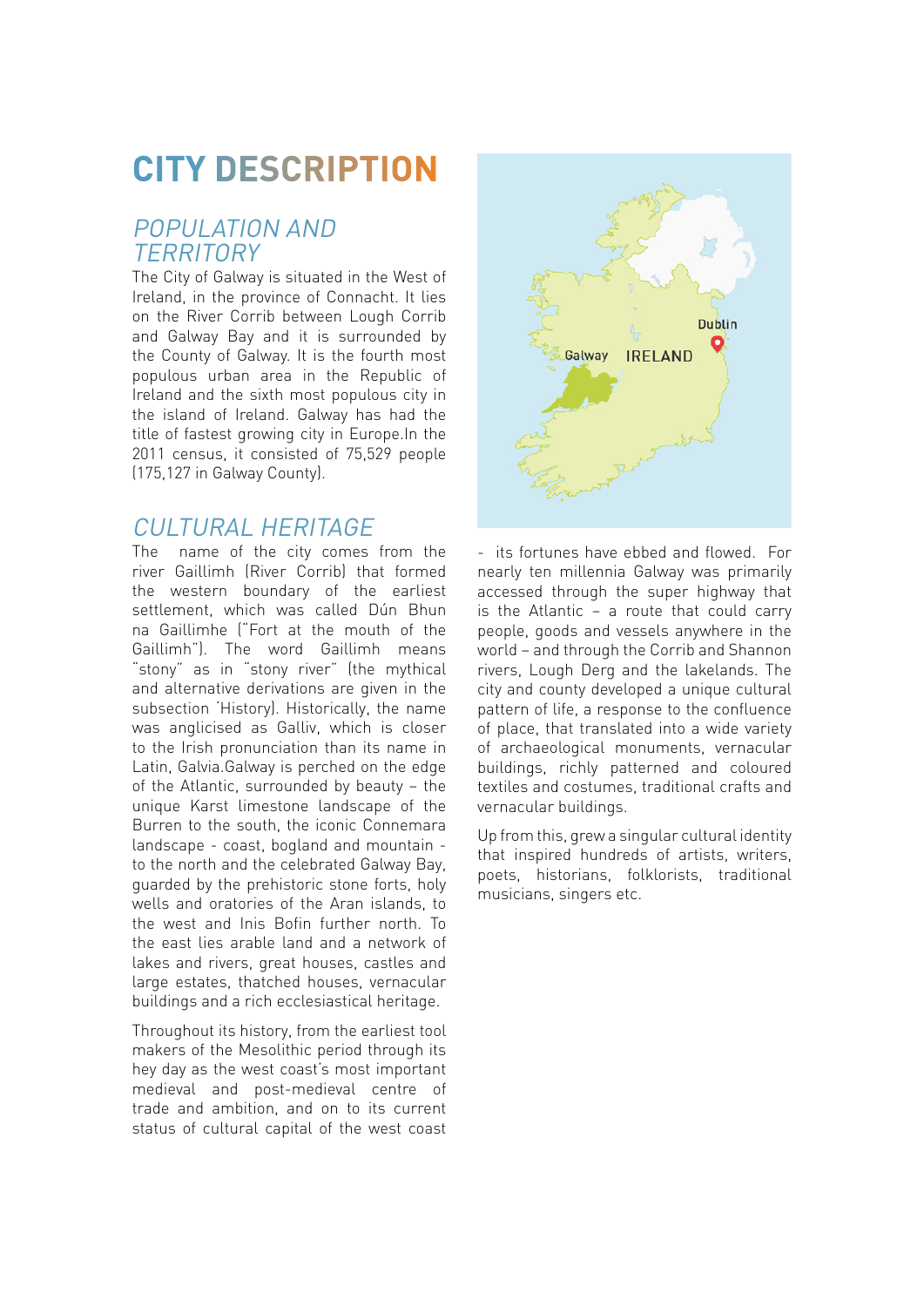## **GALWAY CULTURAL PROFILE**

## GALWAY CITY COUNCIL

Culture is at the heart of life in Galway: it is pivotal to all aspects of our development as a city and county. Our ambition is to design, drive and deliver a strategy that transforms Galway into a working model of cultural sustainability, community participation, best practice and world class cultural and creative experiences.

The Planning Authority for the City is the Galway City Council, which aim is to manage a system of physical planning able to cross economic, social and sustainable development issues in the city.

As the result of a long held recognition by the two local authorities (Galway City and County) of the pivotal role culture plays in its past, present and its future; an understanding of the connection between culture and local sustainable development and research into the potential growth of the cultural and wider creative industry sectors , a first cultural strategy has been devised for Galway.

## CUI TURAI STRATEGY

The Cultural Sustainability Strategy has been evolving as Galway was bidding for European Capital of Culture 2020 . The bid represented an opportunity to reflect on the uniqueness of Galway culture - its richness, vitality and diversity - and its place and role in a shared European culture. The bid also presented an unprecedented opportunity to re- imagine and create a world-class showcase of cultural excellence and sustainability.

The Cultural Sustainability Strategy is part of a broad strategic approach that is putting culture at the very centre of our framework for local development.

So as to realize the vision described in its corporate plans of continuing to make Galway an attractive, vibrant and proud city and county in which to live work and visit, the City and County Councils and their partners will focus

on strategies and actions in three inter-related categories: PEOPLE, PLACE and PROCESS.

#### **STRATEGIC AIMS**

The foundation of this model has been laid using a combination of research, a policy framework and consultation.

These are the strategic aims of the project:

- 1. Access and cultural rights: Development of a framework for cultural access and participation that includes everyone.
- 2. Cultural heritage: Work in partnership with communities, organisations, agencies and individuals to safeguard and enhance our cultural heritage.
- 3. Culture education and excellence: Encourage and support training initiatives, the development of creative entrepreneurship tool-kits and European learning partnerships for the artistic/creative community.
- 4. Environment and place. To ensure an integrated approach to cultural development – including environmental, social and economic factors – with sustainability at its core.
- 5. Culture economy: Supporting measures for the creative economy, incubations and start-ups, knowledge transfer, design and production.
- 6. Culture health and wellbeing: Ensure that more of the local population are offered opportunities to engage in health improving cultural activity.
- 7. Culture info and knowledge: Improve ways to access and use ICT for cultural communication, presentation and production with reference to copyright, copy left open source and European and international co-operation networks.